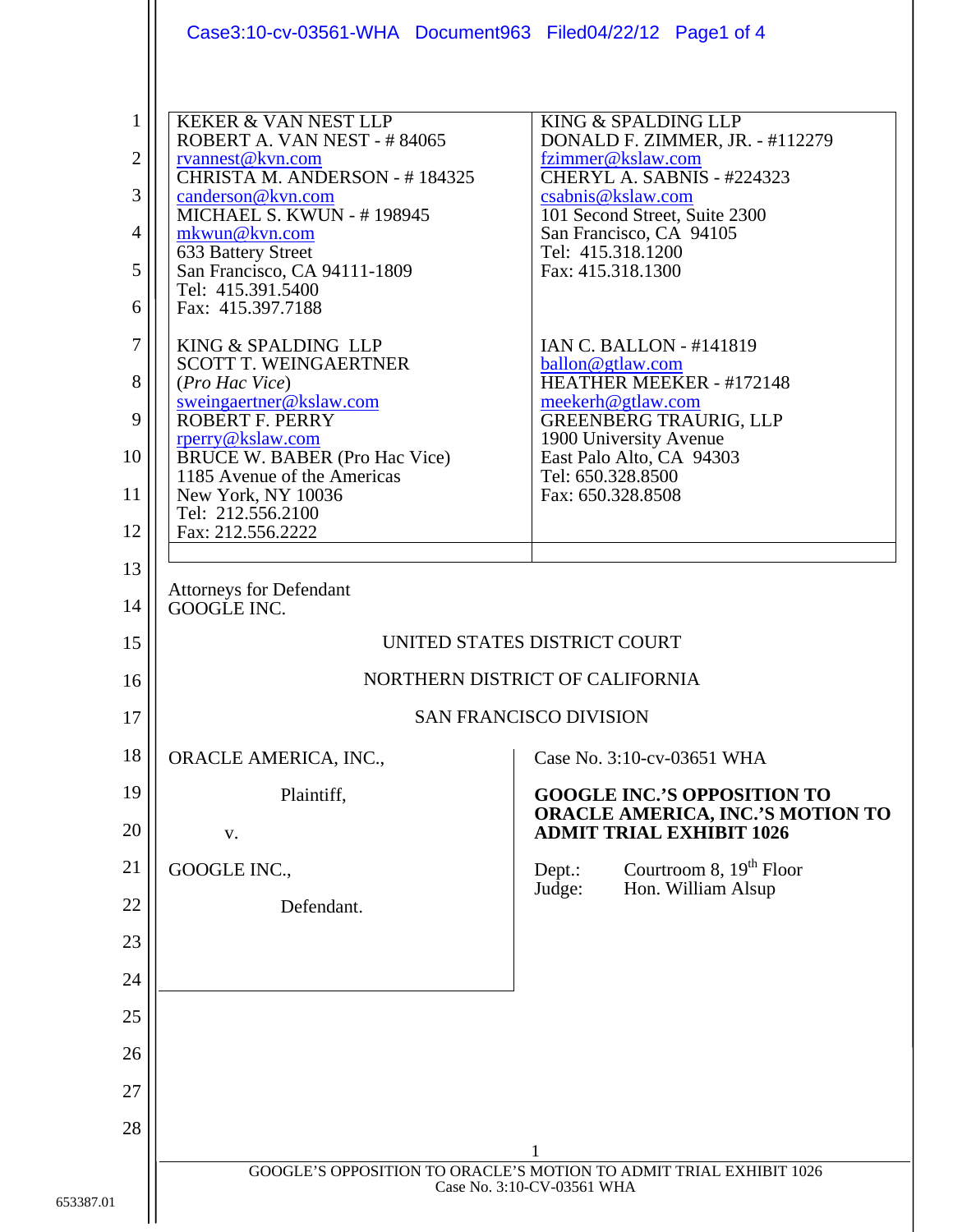## Case3:10-cv-03561-WHA Document963 Filed04/22/12 Page2 of 4

1 2 3 4 5 Google opposes Oracle America's motion seeking to admit Trial Exhibit 1026. This Exhibit, if admitted, would be far more prejudicial than probative of any issue in this case, and certainly of any issue in either of the liability phases of this trial. Oracle's motion contains several misleading omissions that underscore precisely the concerns about prejudice and confusion that should keep this exhibit out of evidence under Rule 403.

6 7 8 9 10 11 Oracle's motion begins with a quote from the Court as it sustained Google's objection at trial, noting that 1026 "will be in limbo for awhile." (Br. at 1.) But as the Court also stated: "[I]t's okay for you to say that a license was entered into and move on to something new, but to get into these specific details like this, I'm beginning to see the merit in the 403 objection." (4/20/2012 Tr. At 1060:24-1062:2.) For good reason. Oracle's brief confirms that the 403 objection was correctly sustained and that the Court should uphold its exclusion.

12 13 14 15 16 17 18 Oracle claims that the Danger License "confirms that Mr. Rubin sought and obtained a license for Danger *without* Danger having used any Sun source code." (Br. at 1 (emphasis in original).) Specifically, Oracle refers to a paragraph in the License as support for the proposition that "Danger paid for a license to nothing but the Java Specifications." This selective quote fundamentally mischaracterizes the exhibit. The ellipsis masks the fact that *code was actually to be delivered by Sun* under the terms of the agreement. (See TX 1026 at 31-32.) As the Danger License states:

The parties acknowledge that, *except for the Shared Part delivered to You by Original Contributor* **[Sun Microsystems]**, Original Contributor has not provided You under this License, and You assert that You have not accessed any Original Code, Upgraded Code or other Technology.

22 23 *Id.* (emphasis added)*.* The Original Contributor is defined as "Sun Microsystems, Inc." (*id.* at 17) and the contract defines the Shared Part as code:

24 25 26 e) "Shared Part" means **those Original Code and Upgraded Code** files of the Technology which are identified as "shared" (or words of similar meaning) or which are in any "share" directory or subdirectory thereof, except those files specifically designated by Original Contributor as modifiable. *Id.* at 18 (emphasis added). Moreover, when deposed on this topic, Mr. Rubin testified that *Sun* 

28 *required licensees to take the Shared Part*. (TX 18 (emphasis added).) In other words, Oracle's

19

20

21

27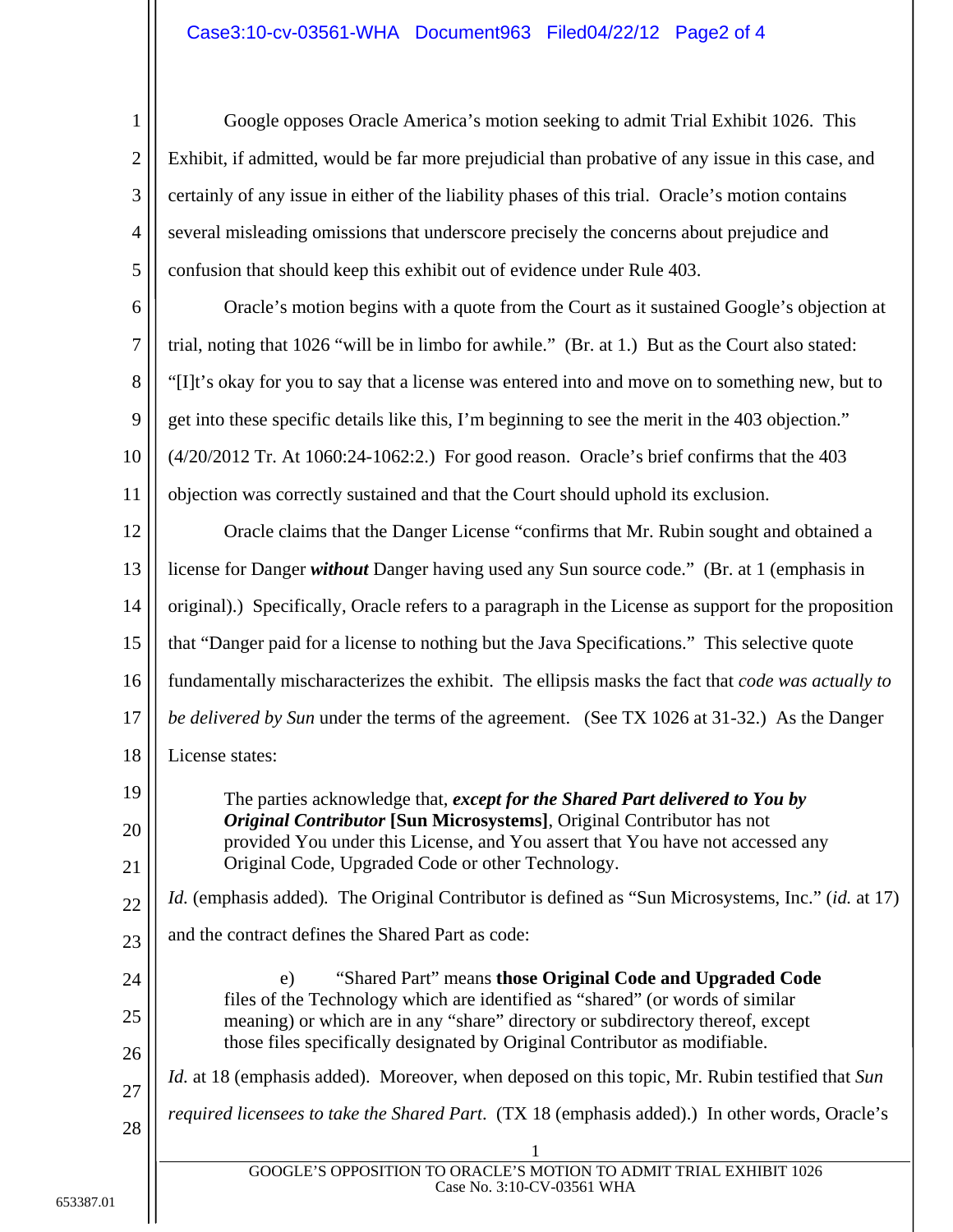## Case3:10-cv-03561-WHA Document963 Filed04/22/12 Page3 of 4

primary basis for seeking the admission of Trial Exhibit 1026 is based on an incorrect and misleading citation of the Exhibit. For this reason alone, Oracle's motion should be denied.

3 4 5 6 Whether or not anyone at Android "thought" or "knew" it "needed" a license has no bearing on the issue of liability in this case, and would be hopelessly confusing even in the damages phase. As the above quotation shows, looking at plaintiff's brief in the most favorable light, even Oracle is confused. The confusion of the jurors can be expected to be far worse.

7 8 9 10 11 12 13 14 15 Oracle's argument that the Danger License shows that "Sun has required a license for API specifications for at least a decade" is also misleading. (Br at 3.) Nowhere in the License are APIs broken out for purposes of a separate license, and Oracle does not point to anything in the License in support of its position.<sup>1</sup> In any event, Oracle does not deny that APIs have been around for many years before Java was implemented. (4/19/2012 Tr. at 699 at 14-17). That APIs might be mentioned as part of a larger bundle of rights is, therefore, hardly surprising. Oracle's attempt to mischaracterize the Danger License as recognizing APIs as a discrete, stand-alone form of protectable IP reveals Oracle's strategy to try to confuse the jury on this issue—and the danger of admitting Trial Exhibit 1026 into evidence.

16 17 18 19 20 Oracle also fails to point out that that the Danger License apparently encompasses the conveyance of a trademark license under the Java brand. The Danger License states: "Has Trademark License been executed?: Yes". (Tr. Ex. 1026, at 8.) This is precisely the opposite of the situation with Android, which never sought to market itself as Java or even Java-compliant, compounding the prejudice and further confusing the jury.

21 22 23 24 25 26 Oracle also argues that the Danger license "is relevant because it rebuts Google's contention that Java technology was never used for any smartphone, and that Google's copying was therefore transformative and excusable as fair use." Even if Oracle could prove that Danger was a successful mobile platform, Oracle should pursue that goal through testimony about the product itself—not through an agreement that has nothing to do with the design of the phone. The License is probative of none of those issues.

27

 $\overline{1}$ 

28

1

2

1 To the contrary, the Danger License expressly grants rights "covering the Original Code, Upgraded Code and Specifications."  $(TX 1026$  at 10.)